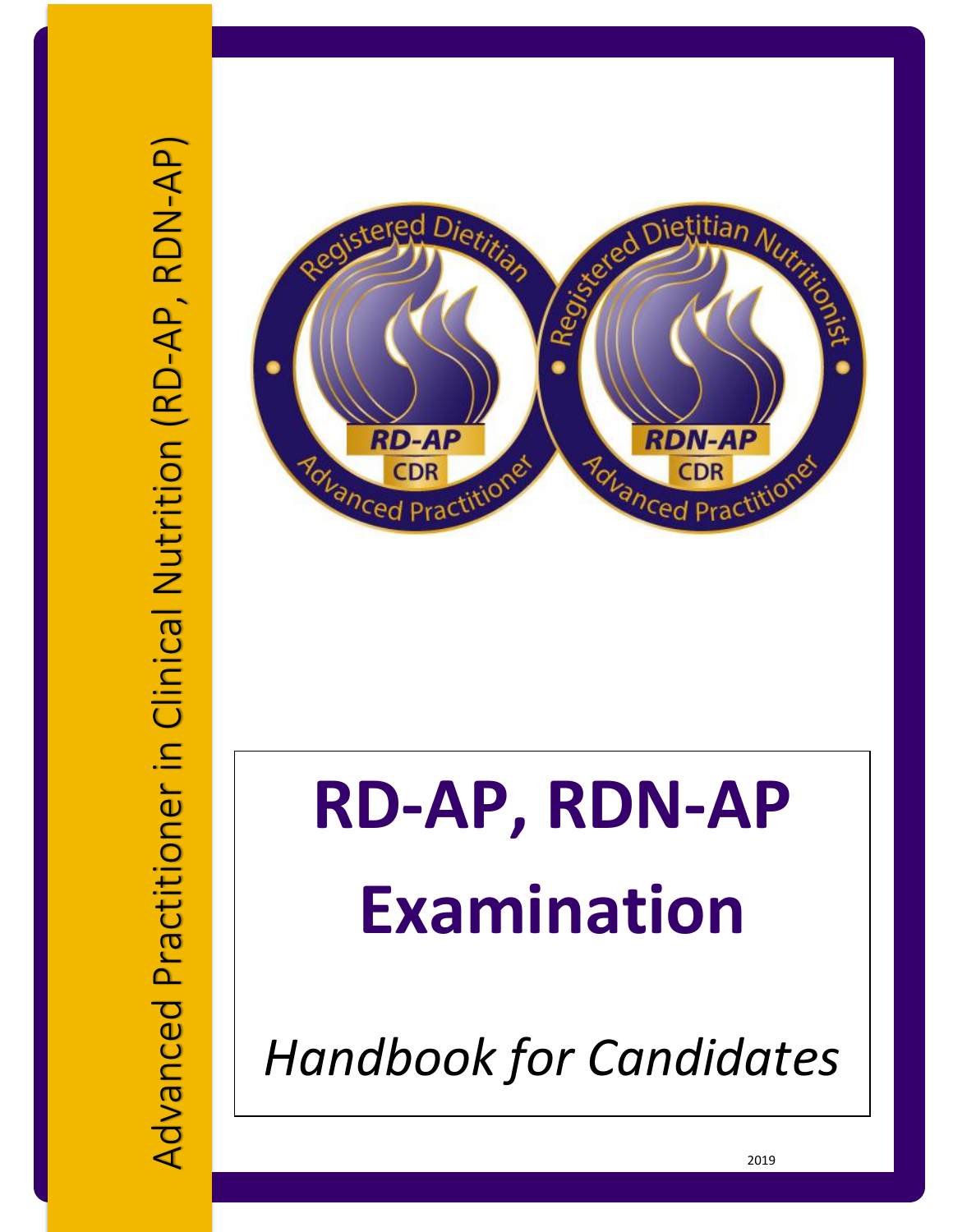| <b>TABLE OF CONTENTS</b>                              | PAGE           |
|-------------------------------------------------------|----------------|
| <b>INTRODUCTION</b>                                   | $\mathbf{1}$   |
| <b>TESTING AGENCIES</b>                               | $\mathbf{1}$   |
| STATEMENT OF NONDISCRIMINATION                        | $\mathbf{1}$   |
| <b>CONFIDENTIALITY</b>                                | $\mathbf{1}$   |
| <b>COPYRIGHTED EXAMINATION QUESTIONS</b>              | $\overline{2}$ |
| <b>EXAMINATION APPOINTMENTS</b>                       | $\overline{2}$ |
| <b>UPDATE OF ACCOUNT</b>                              | $\overline{2}$ |
| <b>SCHEDULE AN APPOINTMENT</b>                        | 3              |
| <b>TEST CENTER LOCATIONS</b>                          | 3              |
| SPECIAL ARRANGEMENTS FOR CANDIDATES WITH DISABILITIES | 4              |
| SCHEDULING, CHANGING OR CANCELLING AN APPOINTMENT     | 5              |
| <b>LATE ARRIVALS</b>                                  | 5              |
| <b>ADMISSION TO THE EXAMINATION</b>                   | 5              |
| RULES FOR THE EXAMINATION                             | 6              |
| <b>REFUNDS</b>                                        | $\overline{7}$ |
| EXAMINATION CONTENT, FORMAT, AND TIMING               | 8              |
| <b>FOLLOWING THE EXAMINATION</b>                      | 11             |
| PASS/FAIL SCORE DETERMINATION                         | 11             |
| <b>QUALITY CONTROL/SCORING</b>                        | 11             |
| SCORES CANCELLED BY CLIENT OR TESTING VENDORS         | 11             |
| PASSING THE EXAMINATION                               | 12             |
| RE-ESTABLISHING ELIGIBILITY                           | 12             |
| <b>DUPLICATE SCORE REPORT</b>                         | 12             |
| <b>APPEALS PROCESS</b>                                | 12             |
| <b>CERTIFICATION MAINTAINANCE</b>                     | 12             |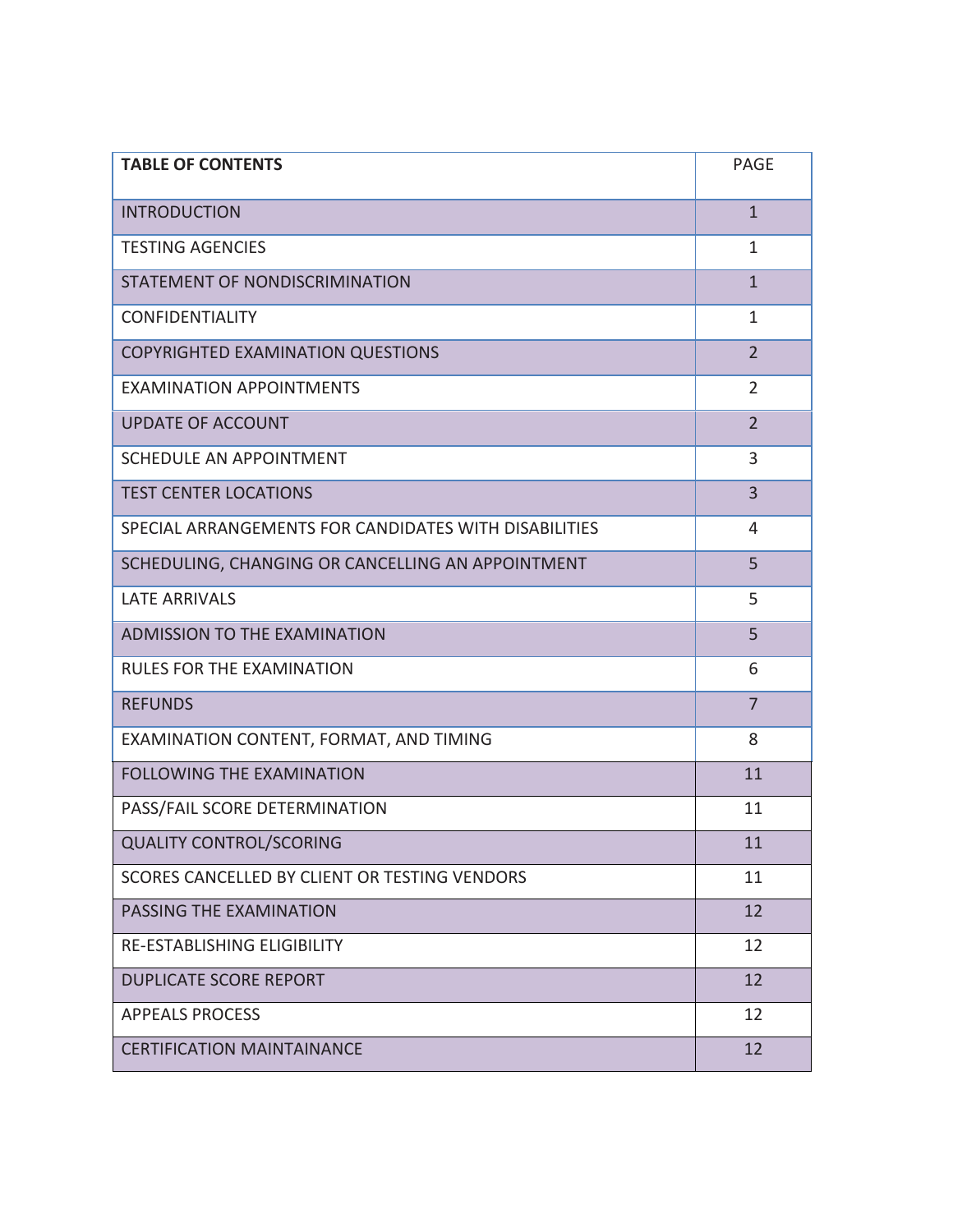#### **INTRODUCTION**

Advanced Practitioner Certification in Clinical Nutrition for registered dietitians is offered by the Commission on Dietetic Registration (CDR), the credentialing agency for the Academy of Nutrition and Dietetics. The Advanced Practitioner Certification in Clinical Nutrition credential is granted in recognition of the applicant's documented clinical nutrition practice experience and successful completion of a computerized examination designed to assess advanced practice. There are two, threeweek examination windows in April, and November. It is essential that you keep this Candidate Handbook readily available for reference until you have successfully completed the examination. You are responsible for knowing its contents.

## **TESTING AGENCIES**

The Caviart Group is currently the professional agency retained by CDR to assist in the development, scoring, and analysis of this examination. Pearson VUE is the professional agency retained by CDR to administer the examination.

## **STATETATEMENT OF NONDISCRIMINATION**

CDR, The Caviart Group and Pearson VUE do not discriminate among candidates on the basis of race, color, creed, gender, religion, national origin, disability or marital status.

#### **CONFIDENTIALITY**

Information about candidates for testing and their examination results is considered confidential. Test question drafts and other materials used to create examination questions (except for test content outlines or reference lists) are secure and confidential. All such materials shall be kept in secure, locked storage, accessible only by authorized personnel, and not disclosed to or shared with others. All questions written and materials developed for questions are considered a "work for hire," and remain the property of CDR. Question writers are not allowed to conduct "review courses" or other programs designed to prepare candidates to take a CDR advanced practitioner examination. Studies and reports concerning candidates will contain no information identifiable with any candidate, unless authorized by the candidate.

CDR asks that each practitioner work to maintain the integrity of the advanced practitioner examination so that it can provide a quality certification—one that highlights the RD-AP, RDN-AP as a certified expert in advanced clinical nutrition practice. Thus, it is important to not discuss the examination content, questions and/or study resources. Each time examination content is discussed the exam is compromised and there is significant loss, not only in fiscal terms (cost of test development), but also in the many hours spent creating, reviewing, editing and compiling statistics for examination questions. Discussing the examination content is unethical and provides exam candidates an unfair advantage when taking the examination.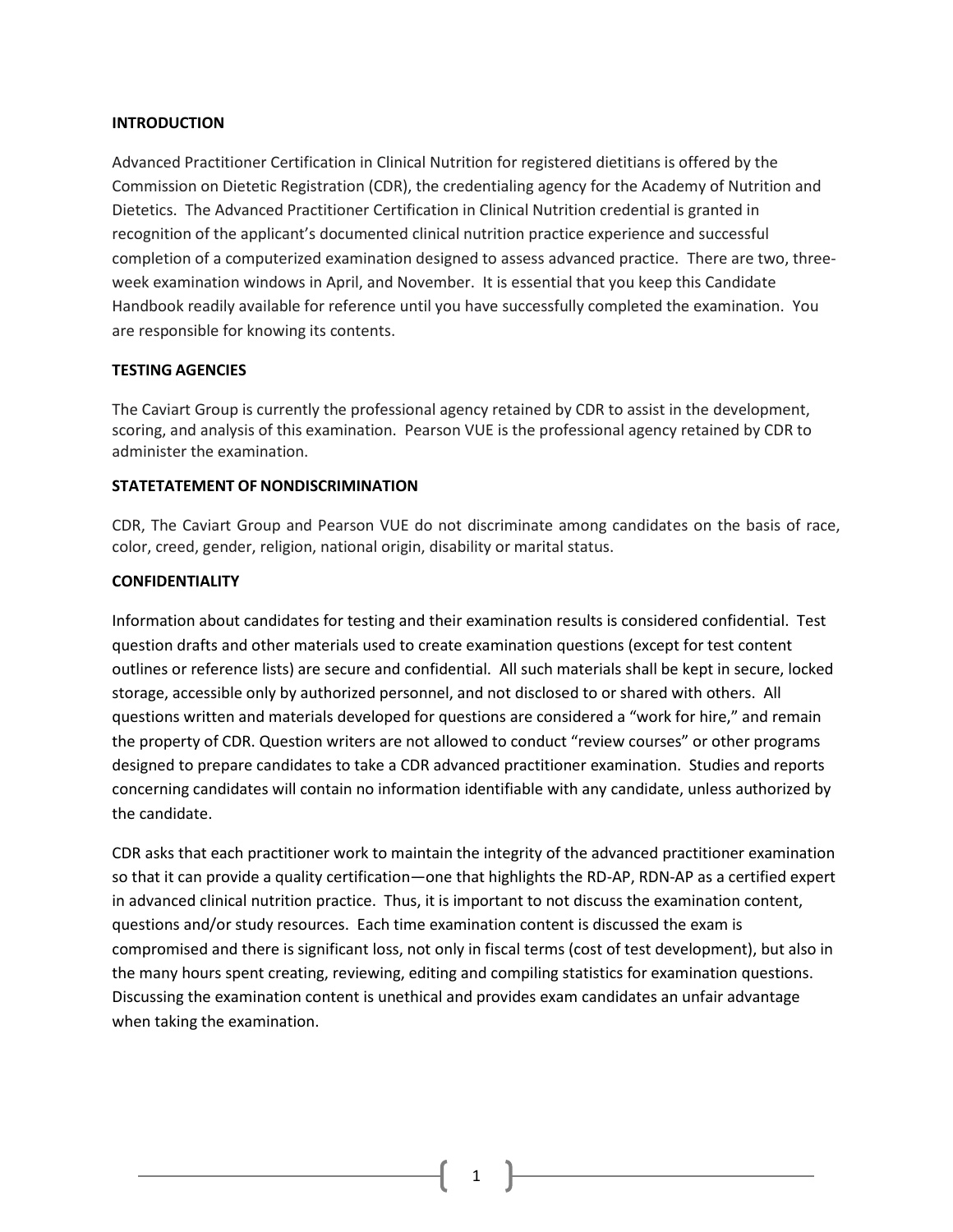## **COPYRIGHTED EXAMINATION QUESTIONS**

All examination questions are the copyrighted property of CDR. It is forbidden under federal copyright law to copy, reproduce, record, distribute or display these examination questions by any means, in whole or in part. Doing so may subject you to severe civil and criminal penalties.

# **EXAMINATION APPOINTMENTS**

All candidates approved by CDR as eligible to take the examination will automatically receive an authorization to test e-mail from Pearson VUE, CDR's testing vendor. The authorization to test email contains a personal CDR Candidate ID and dates of initial authorization. It also includes instructions regarding creating an account with Pearson VUE and the web address where the exam may be scheduled. A copy of this email should be kept in a secure location. This email will explain the process to schedule an exam and create login credentials for Pearson VUE's website. Candidates should receive this e-mail no later than one month before the examination window opens. If unable to locate the e-mail, make sure to check the e-mail junk/spam folder. Candidates who have any questions regarding the authorization to test e-mail, please contact Pearson VUE customer service at 888-874- 7651.

# **UPDATE OF ACCOUNT**

Begin by reviewing the candidate profile. Sign in to the CDR/Pearson VUE web portal using assigned login credentials. On the home page select "My Profile" under the My Account section. Changes to e-mail addresses, mailing addresses, and phone numbers need to be made in writing to CDR.

For candidate identity protection, name changes must be submitted with legal documentation via the mail to the Commission on Dietetic Registration (CDR), attention Advanced Practitioner in Clinical Nutrition Certification. Candidates must use the Name/Address Change Form located on CDR's website (cdrnet.org). Documentation must include the original legal document, such as a marriage license, divorce decree, or court order showing the name change. A notarized copy of the original document will be accepted. Original documents will be returned upon request. Please be sure to indicate that you are an exam candidate. Name changes can be sent to: Commission on Dietetic Registration, Attention: Advanced Practitioner Certification, 120 South Riverside Plaza, Suite 2190, Chicago, Illinois 60606. CDR is unable to accept faxed or scanned copies attached to e-mails. Candidates who have any questions regarding name change, should contact CDR.

Only the candidate's legal name as it appears on an *original* (no photo copies), *valid* (unexpired) *government issued ID* that includes their name, photograph, and signature, should be used. Use of nicknames or abbreviations must be avoided. In this Handbook for Candidates, Admission to Examination (page 5), there are directions which state that the candidate's name in Pearson VUE's scheduling system profile must match the name on the government-issued photo identification card to gain access at the test centers.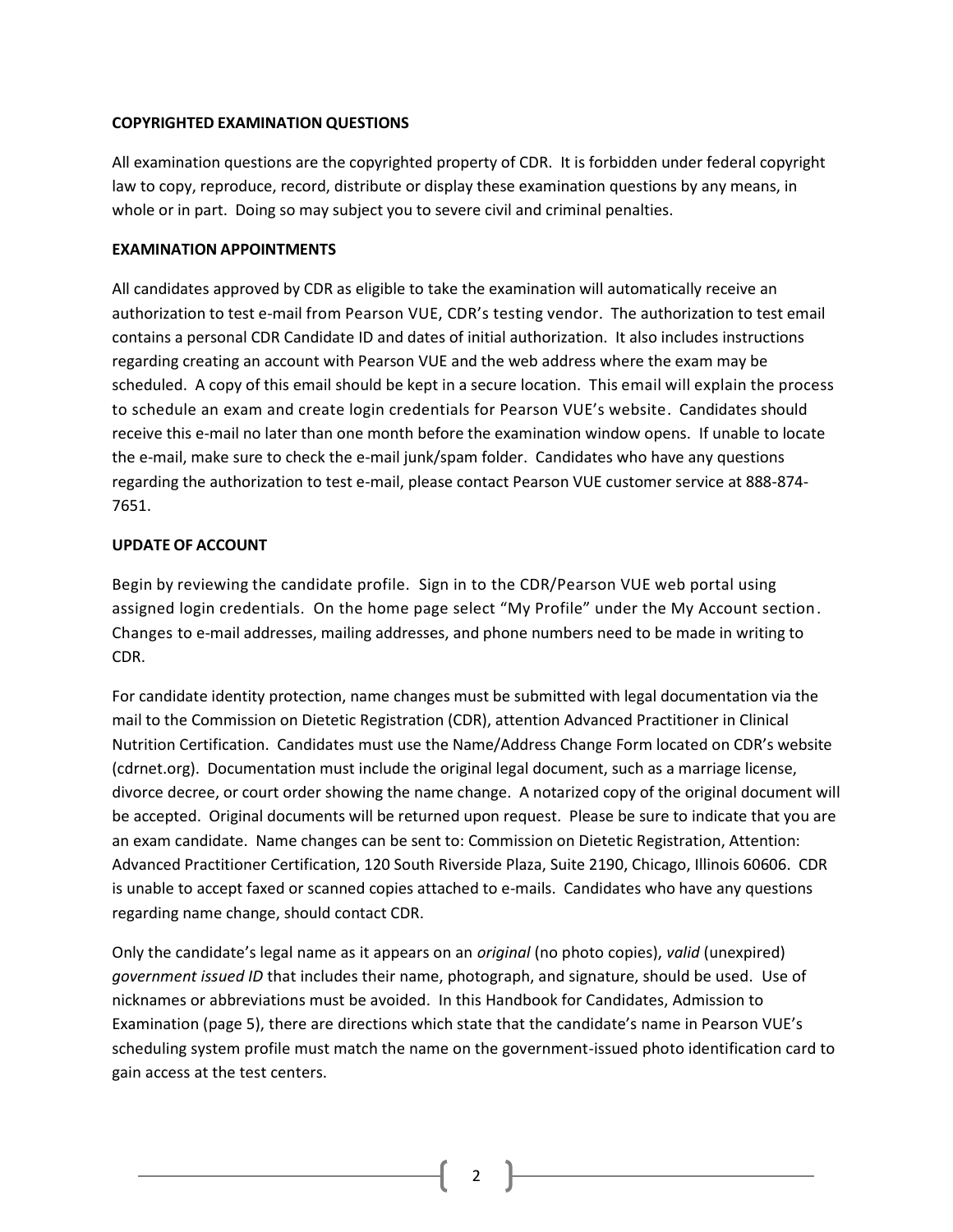An e-mail address is required in order to schedule an exam. Since e-mail is the main method of communicating with candidates, a permanent e-mail address should be listed in the e-mail field. Do not use an academic institution e-mail address (like a school .edu address) unless it is permanent. It is the candidate's responsibility to make sure their e-mail address is current.

Address, city, state, and ZIP code fields should be updated with CDR, if necessary. At least one telephone number is required. Make sure your permanent telephone number is in the Telephone Number field, and fill out the other telephone number fields as necessary.

# **SCHEDULE AN APPOINTMENT**

To schedule an appointment, the candidate must:

- sign in to the CDR/Pearson VUE web portal using the username and password you received upon creating your Pearson VUE account.
- select the Advanced Practice Certification in Clinical Nutrition Examination option under Preapproved Exams in the CDR Exams section to schedule an exam.
- select "Schedule this Exam."
- candidates must agree that they will not disclose any information about the exam to anyone else. In order to proceed with the application, the candidate must select "I Agree" and click "Next" to save this selection.
- use the Test Center Search to locate a test center using either you address or Zip Code. Select and test location and use the "Next" button to proceed.
- use the calendar tool to see available test times on a certain date.
- select an available test time.
- review the appointment schedule examination appointment.
- The system will display the exam policies for cancellation and rescheduling and candidates must agree to the CDR policies to proceed

Please Note: the candidate must agree that he/she will not disclose any information about the exam to anyone else. Agreement to that question is required in order to proceed with the scheduling.

For questions about scheduling an exam, step by step instructions are posted on [www.pearsonvue.com/CDR.](http://www.pearsonvue.com/CDR) For further assistance, contact Pearson VUE at 1-888-874-7651, 7:00 am – 7:00 am Central Time, Monday through Friday, excluding holidays**.**

# **TEST CENTER LOCATIONS**

The Advanced Practitioner Certification in Clinical Nutrition Examination is administered at over two hundred and fifty (250) Pearson VUE professional test centers in the United States and selected international locations.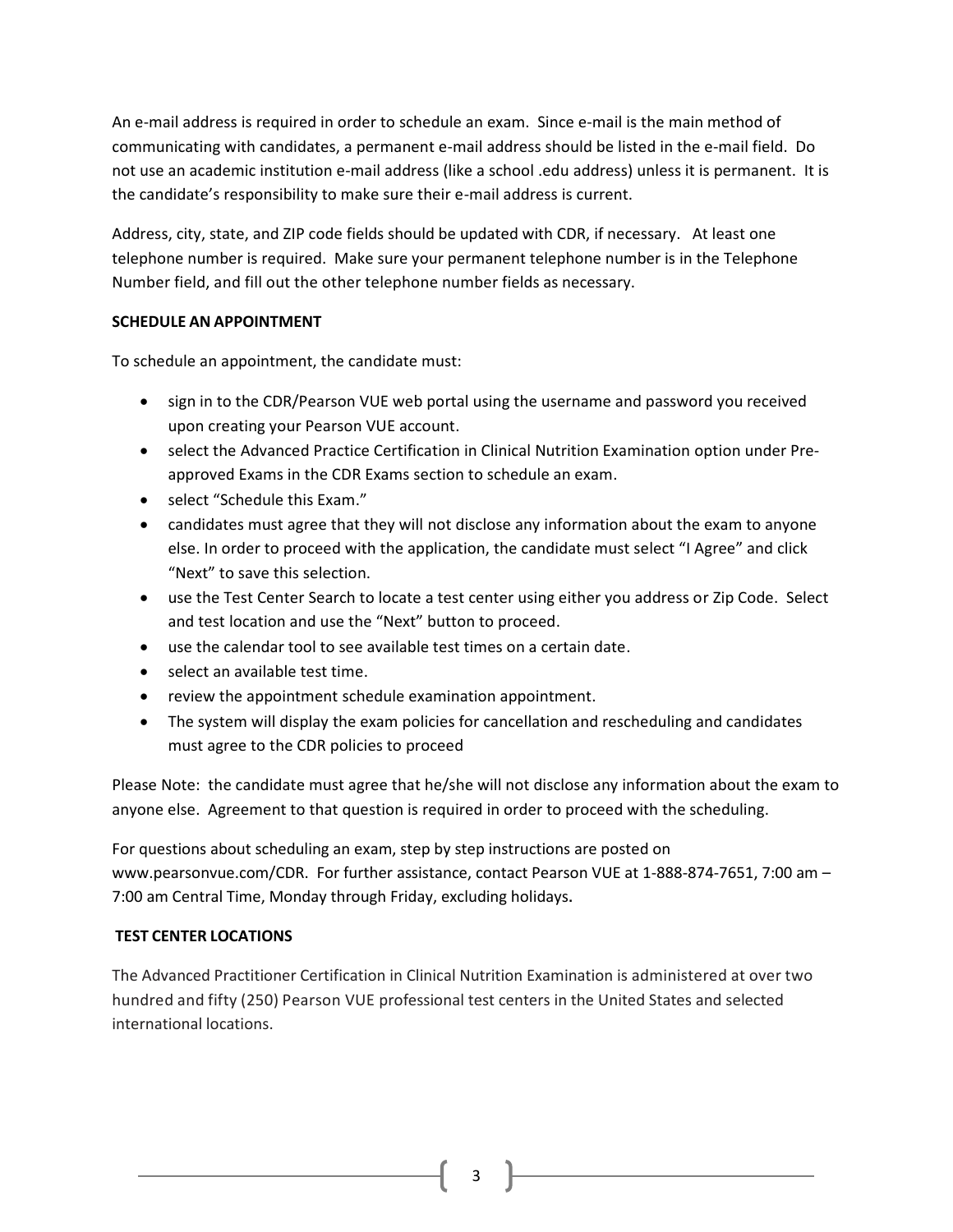#### **SPECIAL ARRANGEMENTS FOR CANDIDATES WITH DISABILITIES**

Candidates applying for test accommodations must not sign in to the candidate account and register at this time. Instead, read and follow the instructions provided at the following website: [www.pearsonvue.com/accommodations.](http://www.pearsonvue.com/accommodations) There you will find information about accommodations and the application process. It will also include information on comfort aids which do not require an accommodations application. Follow the instructions in the Guidelines for Candidates. Do not ask your physicians, other professionals, or other agencies providing documentation to mail your documents separately. **You must send all documentation together to the fax number in the Guidelines for Candidates**. **All accommodation requests and supporting documents must be submitted for evaluation each time you want to test with accommodations.** 

CDR makes every reasonable effort to accommodate applicants for the Advanced Practitioner Certification in Clinical Nutrition Examination, who are disabled, as that term is defined in the Americans with Disabilities Act (ADA) of 2008. Under the ADA, a person is disabled if he or she has a physical or mental impairment that substantially limits him or her in a major life activity.

In an effort to make the Advanced Practitioner Certification in Clinical Nutrition Examination equally accessible to applicants with disabilities, testing accommodations are made available for candidates with diagnosed physical, mental, sensory, or learning disabilities, and who provide appropriate documentation.

All accommodations requests are evaluated by qualified professionals. Requests may also be submitted for independent external reviews by specialists in a particular impairment. It is important to understand that the mere documentation of the presence of a disability does not entitle you to accommodation(s). Rather, the impact of your disability on your ability to take this examination must be quantifiably documented.

**For all requests:** Candidates will be notified by mail whether or not their accommodations have been approved. If accommodations are approved, a letter will provide instructions on how to schedule the exam by telephone.

All candidates, regardless of accommodations, are still required to test during the examination window. Apply as early as possible in advance so that sufficient time will be allowed to make the proper arrangements as **accommodations must be approved in advance of testing.** It is your responsibility to notify Pearson VUE of the need for accommodations.

Pearson VUE reserves the right to independently evaluate documentation submitted by all candidates who request accommodations.

Pearson VUE may refuse accommodations if adequate notice accompanied by complete documentation as set forth above is not provided. If accommodations are denied, the candidate will be required to test under standard conditions. Please register and schedule for your exam by following the instructions outlined in this Handbook.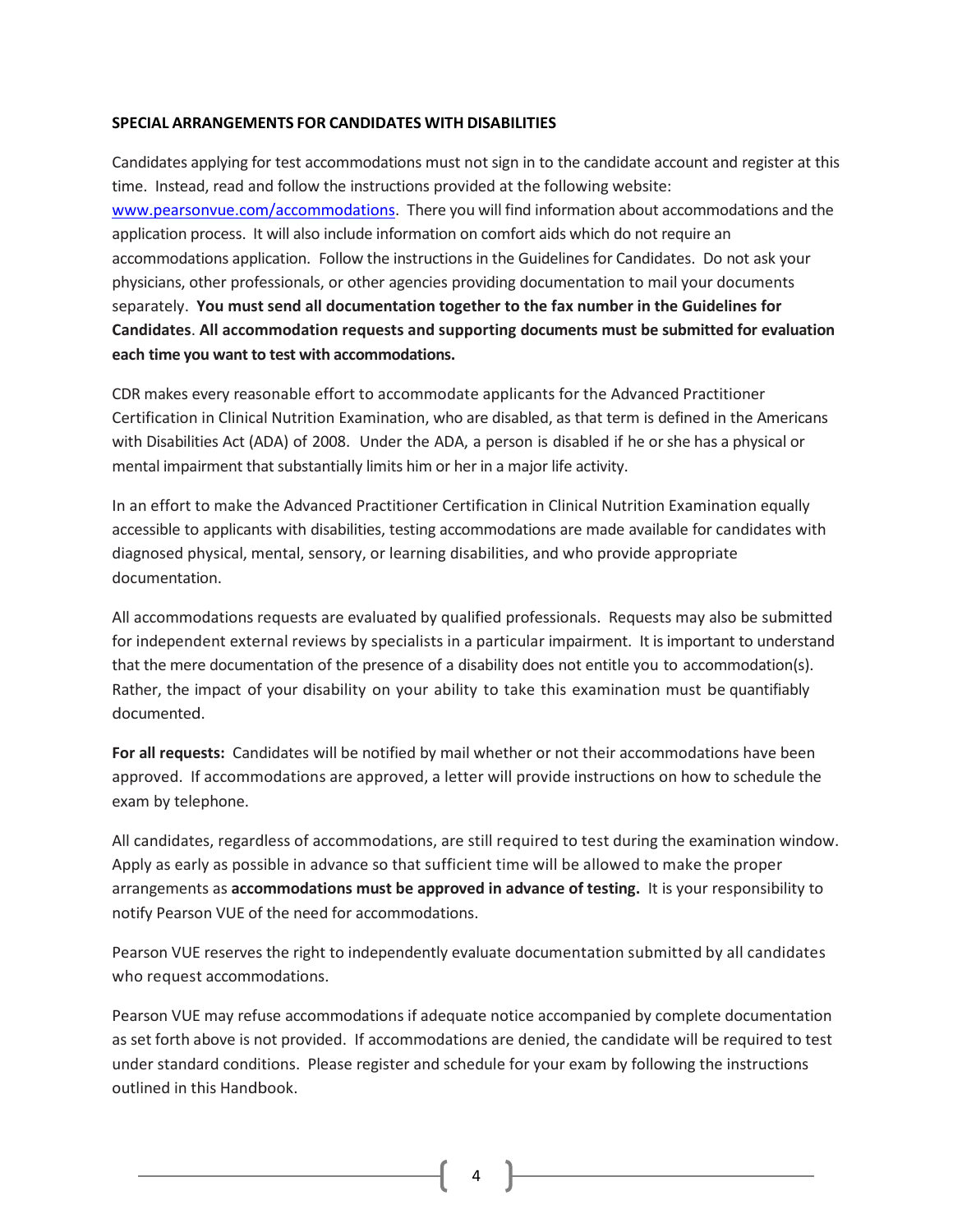Additional questions regarding disabilities and/or required documentation, are to be directed to Pearson VUE at 888/874-7651 and ask for an accommodations Program Coordinator between 7:00 am and 5:00 pm Central Time, Monday through Friday, excluding holidays.

# **SCHEDULING, CHANGING OR CANCELLING AN APPOINTMENT**

Scheduling, changing, or cancelling an appointment is completed on the Pearson VUE Web Portal.

Sign into the candidate personal account using the username and password that was created after receiving the authorization to test email from Pearson VUE. Any changes to an appointment made through an online account must be completed **at least 48 business hours before your current test appointment.** 

Candidates who are rescheduling by **telephone, you must call at least 48 business hours in advance of their current test appointment.** Anytime an appointment is scheduled, changed, or cancelled, the candidate will receive confirmation of the transaction by e-mail. **It is the candidate's responsibility to verify your receipt of the scheduling or cancellation e-mail and your testing appointment date, time, and location.** 

If candidates do not take the examination within the testing window they will be required to submit a new application for the next examination window. Previous applications cannot be used.

If assistance in scheduling a test appointment is needed, please call Pearson VUE's Candidate Service Center at 888/874-7651, from 7:00 am to 7:00 pm, Monday through Friday, Central Time, excluding holidays. Scheduling outside of these hours must be done on the Pearson VUE Web Portal.

# **LATE ARRIVALS**

Candidates who arrive more than 15 minutes late for their testing appointment will not be seated. Candidates can reschedule if there is still availability within the testing window. If candidates are unable to reschedule within the testing window then candidates will have to apply for the next examination window.

# **ADMISSION TO THE EXAMINATION**

**Candidates are required to present one form of** *original* **(no photo copies),** *valid* **(unexpired)**  *government issued ID* **that includes their name, photograph, and signature.** If the candidate does not have the qualifying ID, a passport from their country of citizenship is required. The identification must reflect the candidate's current legal name and match the information on their Pearson VUE profile. Workplace, college or university identification will not be accepted.

Effective March 9, 2015, all examination candidates who report to a Pearson VUE Test Center will be required to remove their eye glasses and present them to the Testing Administrator for visual inspection. Eye glasses are considered a comfort aid item, which means they are allowed in the testing room following visual inspection to ensure examination security.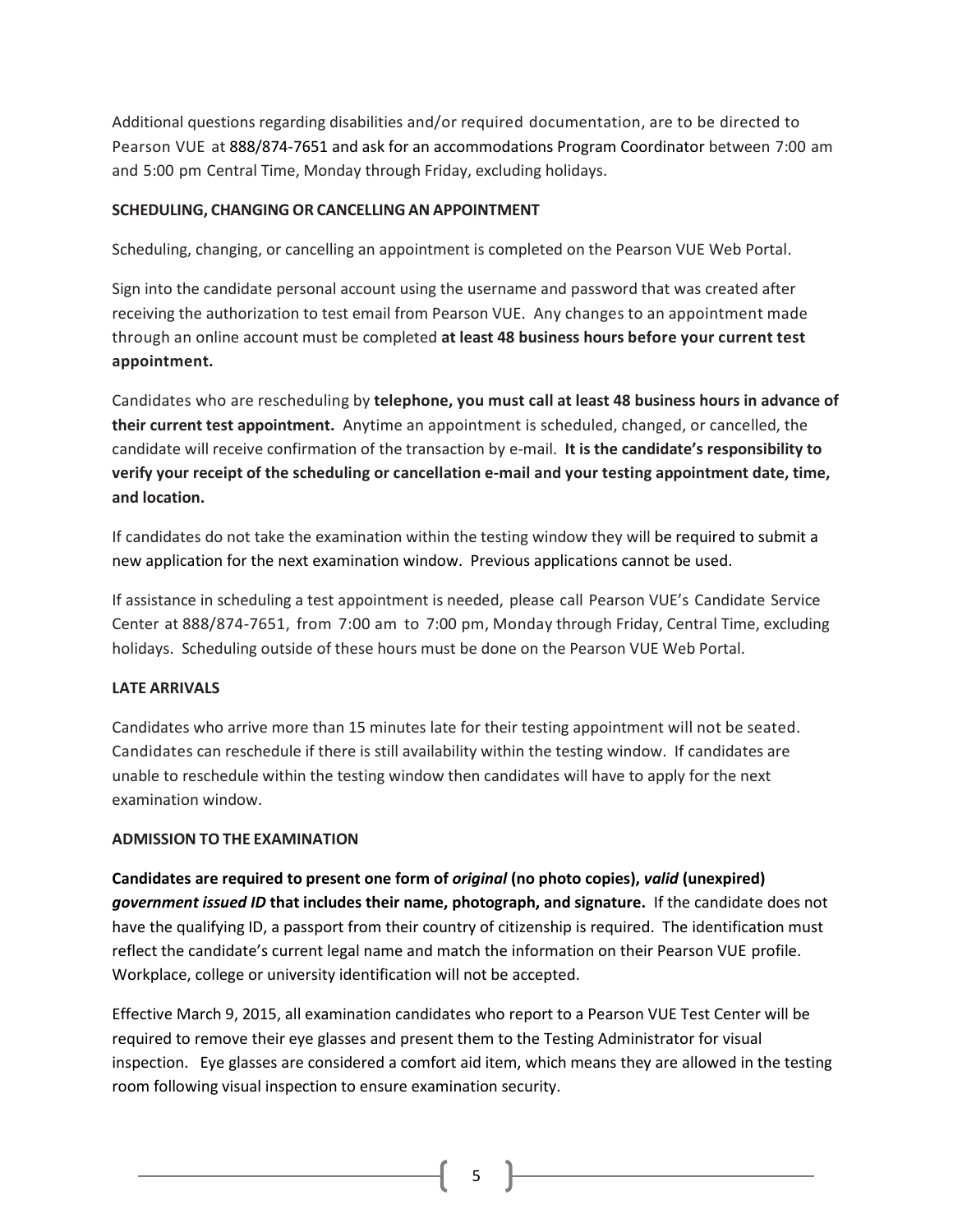For identity authentication, candidates will have their palm scanned using "Palm-Vein Recognition" biometric technology. Palm-Vein Recognition offers an accurate, safe form of positive identification and helps to maintain the examination's integrity.

If extreme weather conditions prohibit travel to the test center, the candidate must contact Pearson VUE by telephone (888/874-7615) within three days after the scheduled examination date in order to be reauthorized to take the examination at no cost to the candidate. Examination appointments that the test center cancels due to weather or other emergency conditions may be rescheduled at no cost to the candidate.

# **RULES FOR THE EXAMINATION**

- 1. None of the following types of personal items may be taken into the testing room: cellular phones, hand-held computers/personal digital assistants (PDAs) or other electronic devices, pagers, calculators, watches, wallets, purses, hats (and other head coverings), bags, coats, books and notes. Studying is not allowed in the test center.
- 2. Candidates must store the personal items in a secure area indicated by the administrator. Cellular phones, pagers, and other electronic devices must be turned off prior to placing them in the designated secure area. The testing center is not responsible for lost, stolen or misplaced personal items.
- 3. The Proctor may dismiss a candidate from the examination for any of the following reasons:
	- the candidate's name on their the government-issued photo identification does not match the name in Pearson VUE's system;
	- the candidate's admission to the examination is unauthorized;
	- the candidate creates a disturbance, is abusive or otherwise uncooperative;
	- if a candidate gives or receives help, or is suspected of doing so;
	- the candidate attempts to remove test materials or notes from the test center;
	- the candidate attempts to take the examination for someone else;
	- the candidate has access to a cell phone or other electronic device during the testing session.
- 4. No visitors will be allowed at the test center.
- 5. An erasable note board will be provided at the test center and may only be used after the exam has started. Candidates cannot remove the note board or any other items from the testing room at any time during the exam and must return all items to the administrator immediately after the exam.
- 6. Examinees are not permitted to bring their own calculator. A simple "Pop-Up" calculator is provided online, at each computer workstation. A handheld test center simple calculator may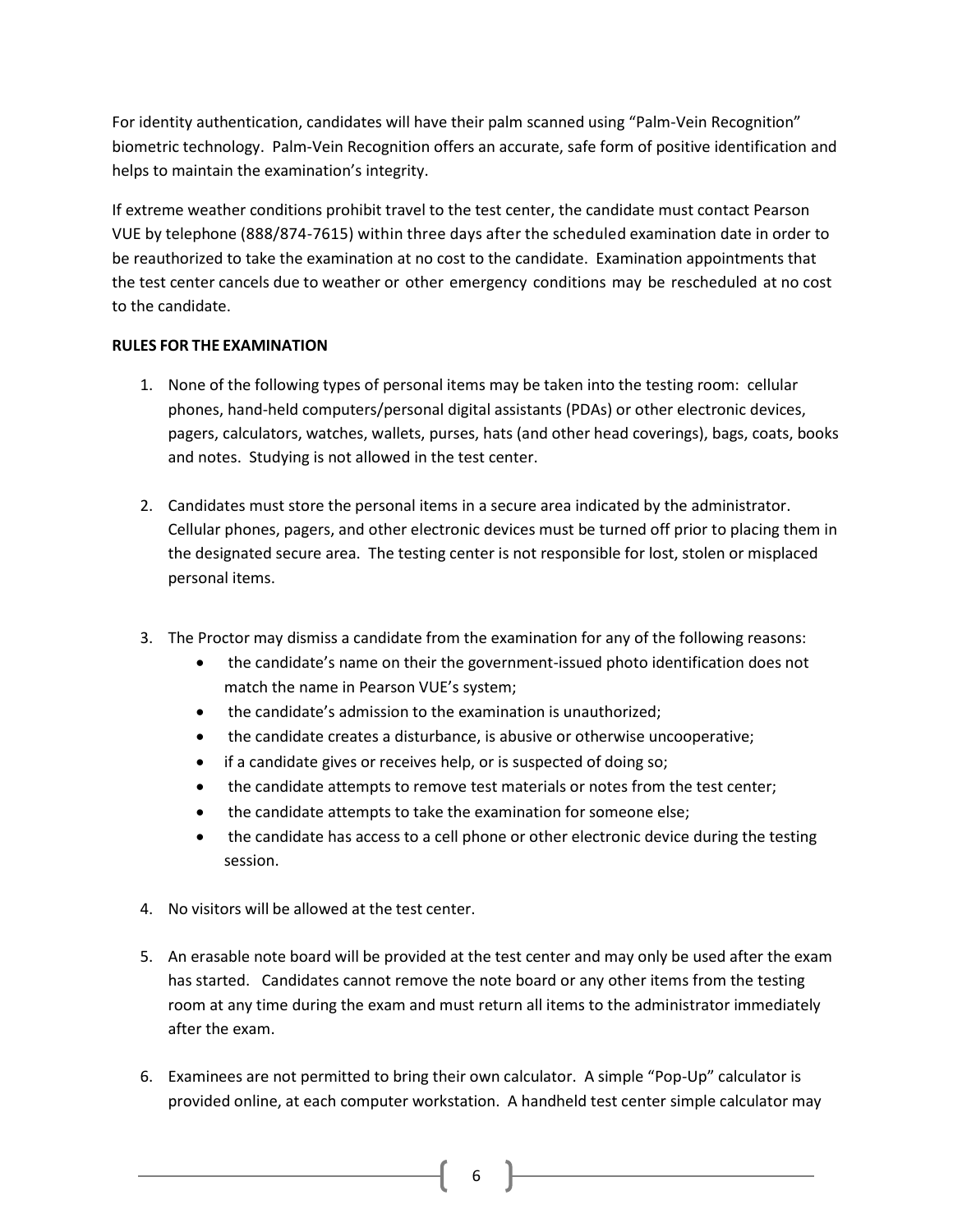be provided, if requested. The calculator should be examined and tested prior to the beginning of the examination.

- 7. Candidates must remain seated at their assigned workstation until escorted out by a Test Administrator. Eating, drinking, smoking, chewing gum and making noise that creates a disturbance for other candidates are prohibited during the exam.
- 8. Candidates are continuously monitored by the administrator during testing. The session may be videotaped or otherwise recorded for security or other purposes.
- 9. Candidates should notify the administrator immediately if there is a problem that affects the candidate's ability to take the exam.
- 10. The exam timer will not be stopped for any **unscheduled breaks**. The administrator will set the workstation to the break mode and the candidate must take his/her ID when leaving the room. The administrator will verify ID before the candidate can return to his/her seat. The exam will then be restarted.
- 11. While taking an **unscheduled break**, candidates are NOT allowed access to personal items other than medication required at a specific time and with the approval of the test administrator. Items not permitted include but are not limited to: cellular phones, exam notes and study guides, unless specifically permitted by the exam sponsor.
- 12. Candidates cannot remove copies of exam questions and/or answers from the testing center, and cannot share or discuss the questions or answers with other candidates or any other individuals.
- 13. At the end of the exam, the administrator will ensure that the candidate's exam has been properly closed. **After** the erasable note board and other materials have been returned to the administrator, the administrator will provide the candidate with a printed document confirming that the test has been completed. A score report will not be given at the end of the examination. Score reports will be sent from CDR approximately 8 weeks following the close of the testing window.

## **REFUNDS**

A candidate who does not schedule his/her examination appointment after confirmation of eligibility may request a full refund of the examination fee if they do not wish to test during the current examination administration window. Requests for refunds must be made in writing and e-mailed to advanced@eatright.org. If the candidate wishes to take the examination again a new application and examination fee will need to be submitted.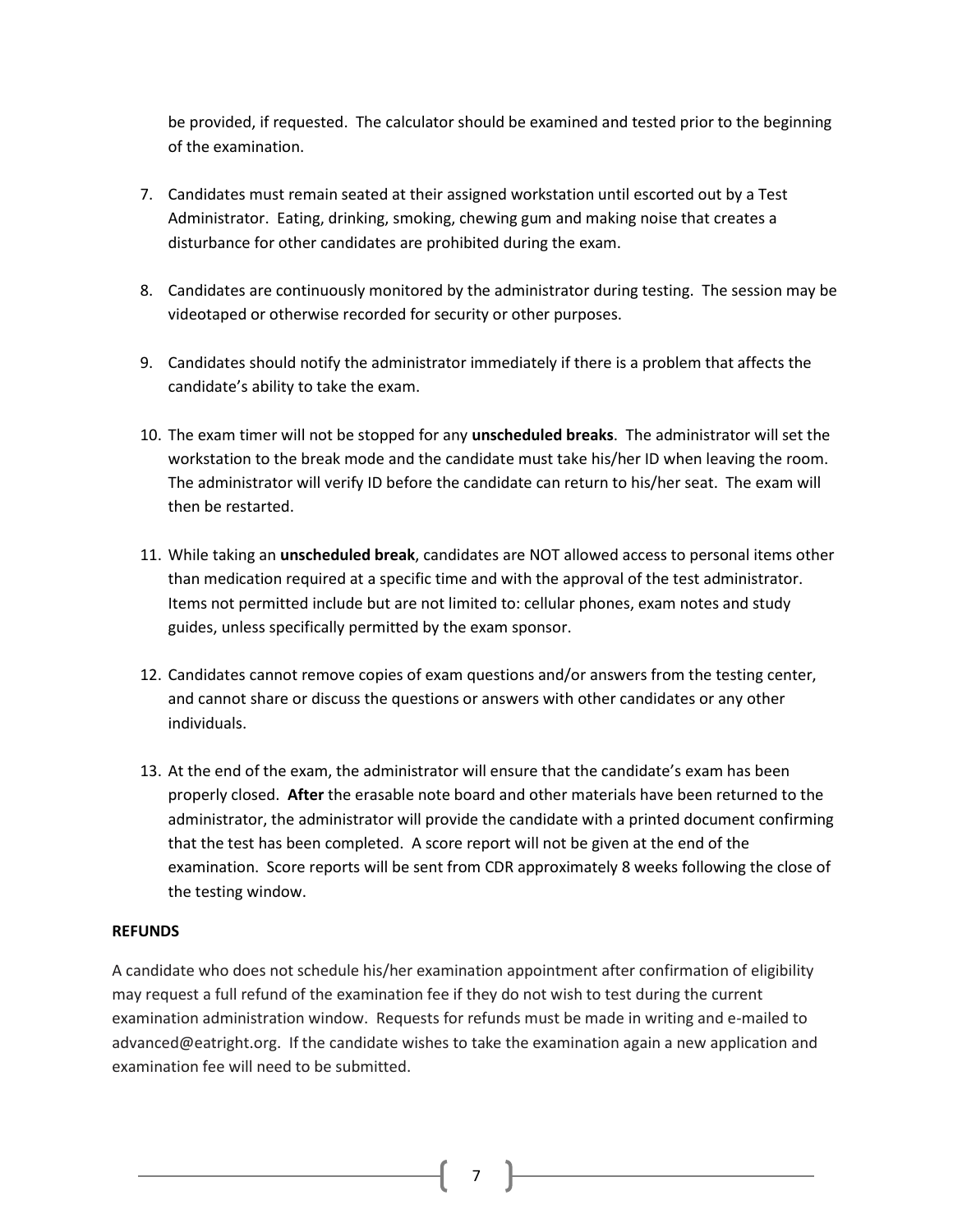# **EXAMINATION CONTENT, FORMAT, AND TIMING**

Candidates will have a total of 3 hours to complete all of the components in this

| <b>Advanced Practice Credential for Dietitians in Clinical Practice</b> |                        |
|-------------------------------------------------------------------------|------------------------|
| <b>Test Specifications</b>                                              | <b>Percent of Exam</b> |
| Section A - Nutrition Assessment                                        | 31%                    |
| Section B - Nutrition Diagnosis                                         | 10%                    |
| Section C - Nutrition Intervention                                      | 17%                    |
| Section D - Nutrition Monitoring and Evaluation                         | 10%                    |
| Section E - Management of Systems of Nutrition Care                     | 20%                    |
| Section F - Design/Development of Systems of Nutrition Care             | 5%                     |
| Section G - Research                                                    | 7%                     |

examination. The table below indicates all of the examination components.

To view the content outline reference list, please visit CDR's website: <https://admin.cdrnet.org/vault/2459/web/CDR%20AP%20Test%20Specification%20for%20Publication.pdf>

#### **REFERENCE LIST**

Be sure to view the content outline before selecting the references you need. The references listed are suggestions. It should not be inferred that studying these references will ensure success on the examination nor should it be assumed that items on the examination are based on any specific resource listed.

## **EXAM ITEMS**

## **Single Answer Items**

This item contains a question followed by four answer choices. For each question select the one best answer.

#### Example:

Which nutrient recommendations should be made for a 78-year-old male with end stage renal disease (ESRD) on dialysis; type 2 diabetes; and a stage 4 ulcer, 12% unintentional weight loss and laboratory value for Hemoglobin A1C 9.0?

- o 2.0 gm protein/kg; zinc supplementation; liberalized carbohydrate
- o 0.6 gm protein/kg; B12 supplementation; carbohydrate counting
- $\circ$  3.0 gm protein/kg; Vitamin K supplementation; 30% of diet coming from carbohydrate
- $\circ$  0.4 gm protein/kg; Vitamin A supplementation; 50% of diet coming from carbohydrate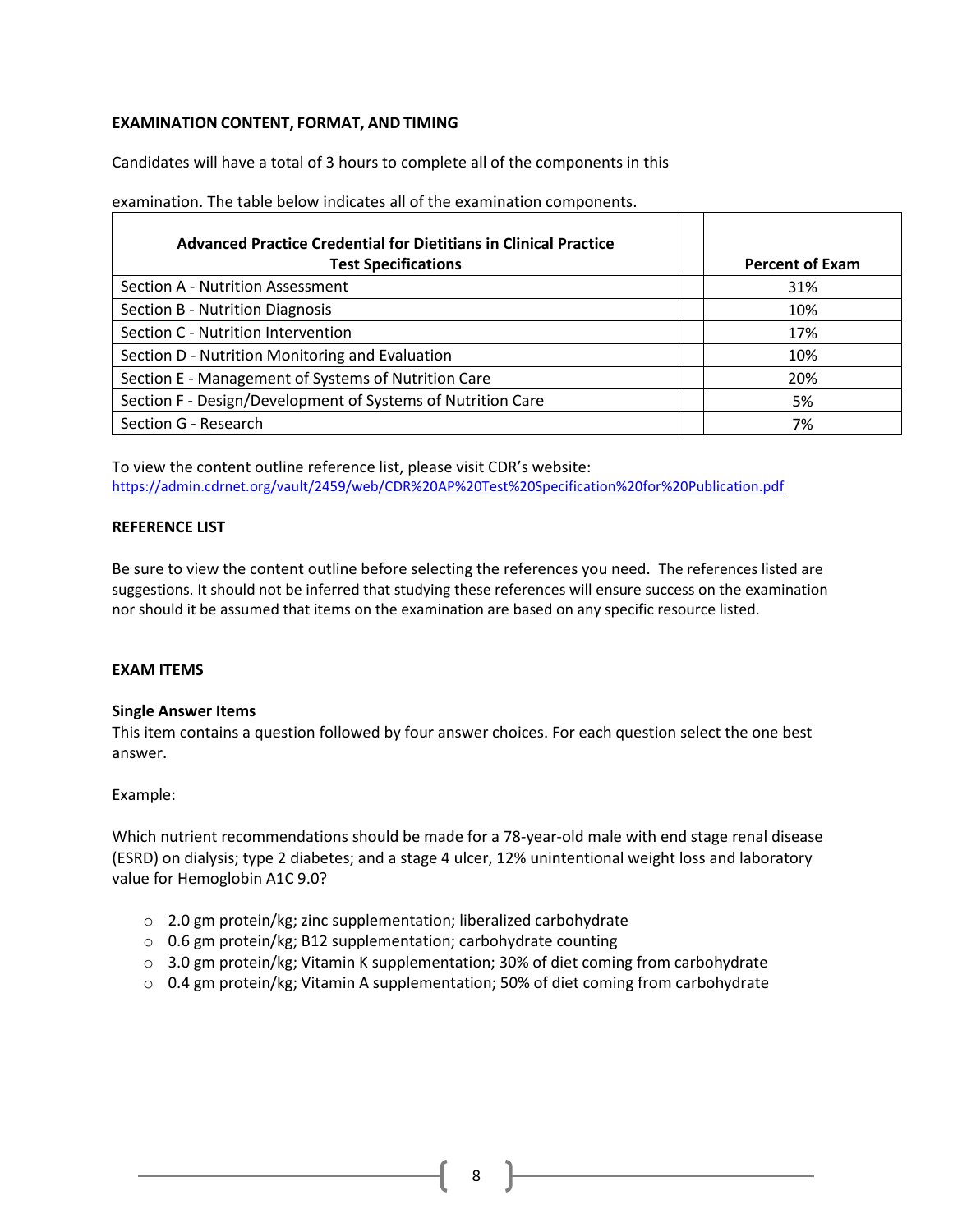#### **Multiple Answer Items**

This item provides a question followed by four or more answer choices. Immediately following the question is an instruction indicating the number of answer choices that candidates must select to respond to the question. For example, the instruction may indicate "SELECT TWO"; or "SELECT THREE"; etc.

## Example:

A 24-year old female wanted nutrition advice on specific diets for her food sensitivities. She finds a dietitian on the internet and makes an appointment. The client presented with high anxiety, a fear of certain foods, nervousness and fast-talking during the session. She has a BMI of 17.2 and exercises about 1-2 hours per day, 6-7 days a week. No laboratory values were provided during the session and her detailed three day food log shows low calorie meals of primarily fruits and vegetables. She avoids processed foods, meat and dairy products and only eats organic foods. She is very interested in a high protein, low carbohydrate diet as recommended by her personal trainer.

Which are the best initial approaches to nutrition counseling? (SELECT TWO.)

- o Assess knowledge and beliefs towards food.
- o Discourage client from taking nutrition advice from a personal trainer.
- o Recommend client reduce physical activity.
- o Refer the client for psychotherapy.
- o Use positive client centered counseling techniques.

#### **Case Management Items**

These items assess candidates' ability to manage situations that may be encountered by advanced practitioner (AP) clinical dietitians. Each case has two, three or more steps.

#### Example:

For each step select as many actions as are needed (but only the actions needed) to manage the case. You MUST select at least one action before you can move to the next step.

#### **Case Record**

**Step 1:** A 48-year-old male veteran is admitted to a hospital with depression and severe weight loss with gastrointestinal (GI) complaints. The patient was discharged from the Army for medical reasons related to an explosion that destroyed 90% of his hearing. The patient usually communicates through his daughter who has joint power of attorney with the patient but is not present today. His current BMI of 17 is decreased from his previous BMI of 21. The patient has been admitted for 3 days and is currently consuming 25% or less of meals.

#### **Case Management Question – Step 1**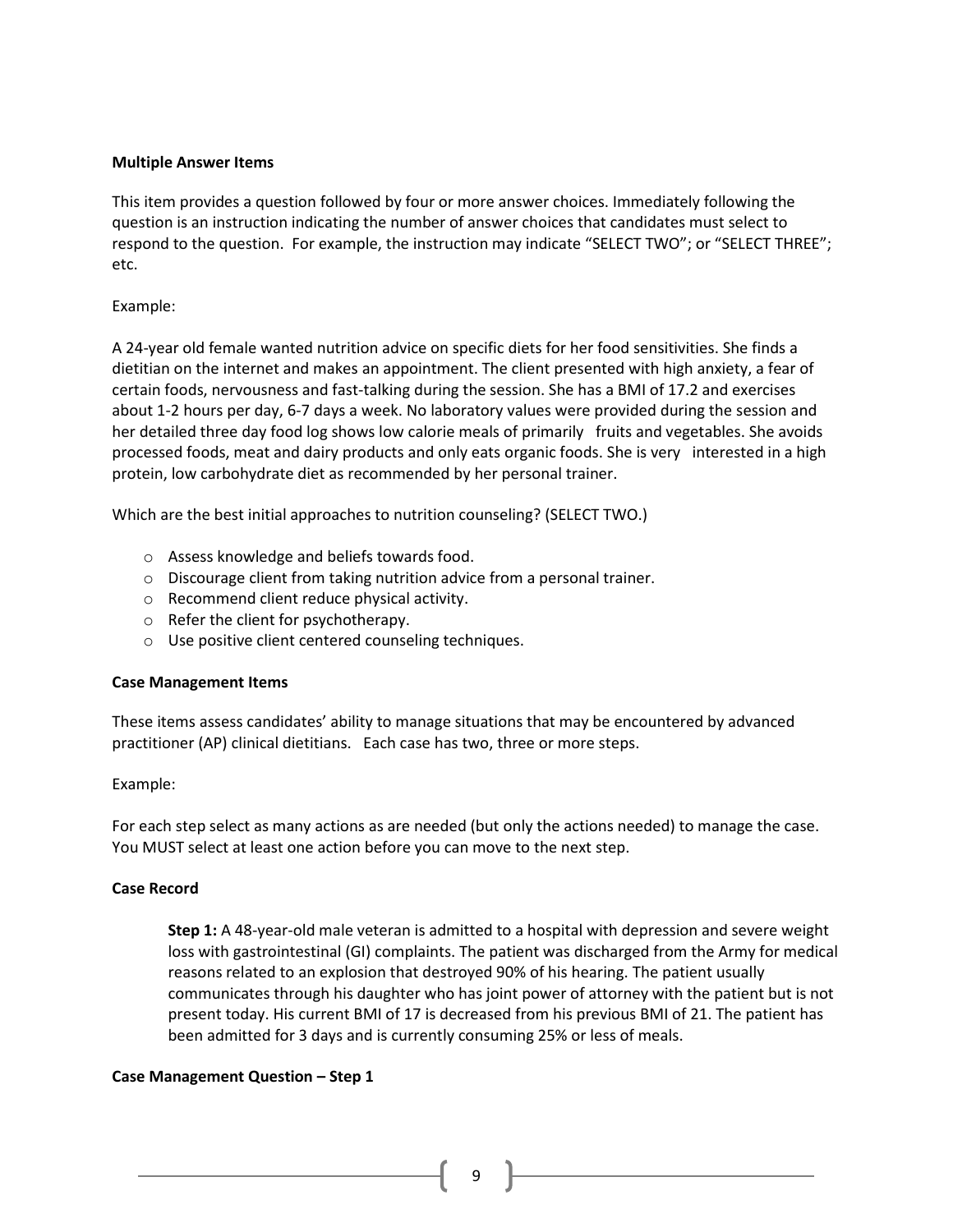Based on the information in the Case Record, how should the dietitian proceed?

- o Add protein/calorie nutrition supplement
- o Ask diet aides to monitor tray and only send foods patient is eating
- o Change to soft diet to alleviate GI distress
- o Contact patients daughter for additional information
- o Determine the optimal way to communicate with this patient
- o Read past medical history and base diet on previous admissions
- o Recommend tube feeding

#### **Case Management Problem - Step 2**

#### **Case Record**

**Step 1:** A 48 year old male veteran is admitted to a hospital with depression and severe weight loss with gastrointestinal (GI) complaints. The patient was discharged from the Army for medical reasons related to an explosion near his Humvee that destroyed 90% of his hearing. Patient usually communicates through his daughter who has joint power of attorney with the patient but is not present today. His current BMI 17 is down from 21. Patient has been admitted for 3 days and is currently consuming 25% or less of meals.

**Step 2:** Further evaluation determines that patient prefers to communicate in writing. He is able to respond orally. He is having difficulty sleeping since the Gulf War when he was injured. He has been treated for depression and has a regular medication regime. Patient's laboratory values reveals elevation in liver enzymes and mild anemia. GI distress includes irritable bowel with constipation at times and diarrhea occasionally. He does not exercise related to muscle pain. Patient remains on disability and does little outside the home. Diet history includes 1 meal/day, usually delivery from local pizza restaurant that is familiar to patient. He smokes 3 packs cigarettes/day and drinks 6-12 beers/day.

#### **Case Management Question – Step 2**

Based on the information in the Case Record, how should the dietitian proceed?

- o Order multivitamin/multimineral supplement
- o Provide liberal diet including preferred foods
- o Refer to alcoholic anonymous
- o Refer to medical social worker to improve home situation
- o Request daughter provide list of preferred foods
- o Research post-traumatic stress disorder (PTSD) and nutrition implications related time of service
- o Restrict protein to 0.8 g/kg/day and monitor ammonia levels
- o Trial oral nutrition protein/calorie supplements for tolerance

#### **Scrolling**

Some exam items may not fit on the computer screen. For these items, a scroll bar will appear along to the portion of the screen that can be scrolled. To view the rest of the item, either use the mouse to click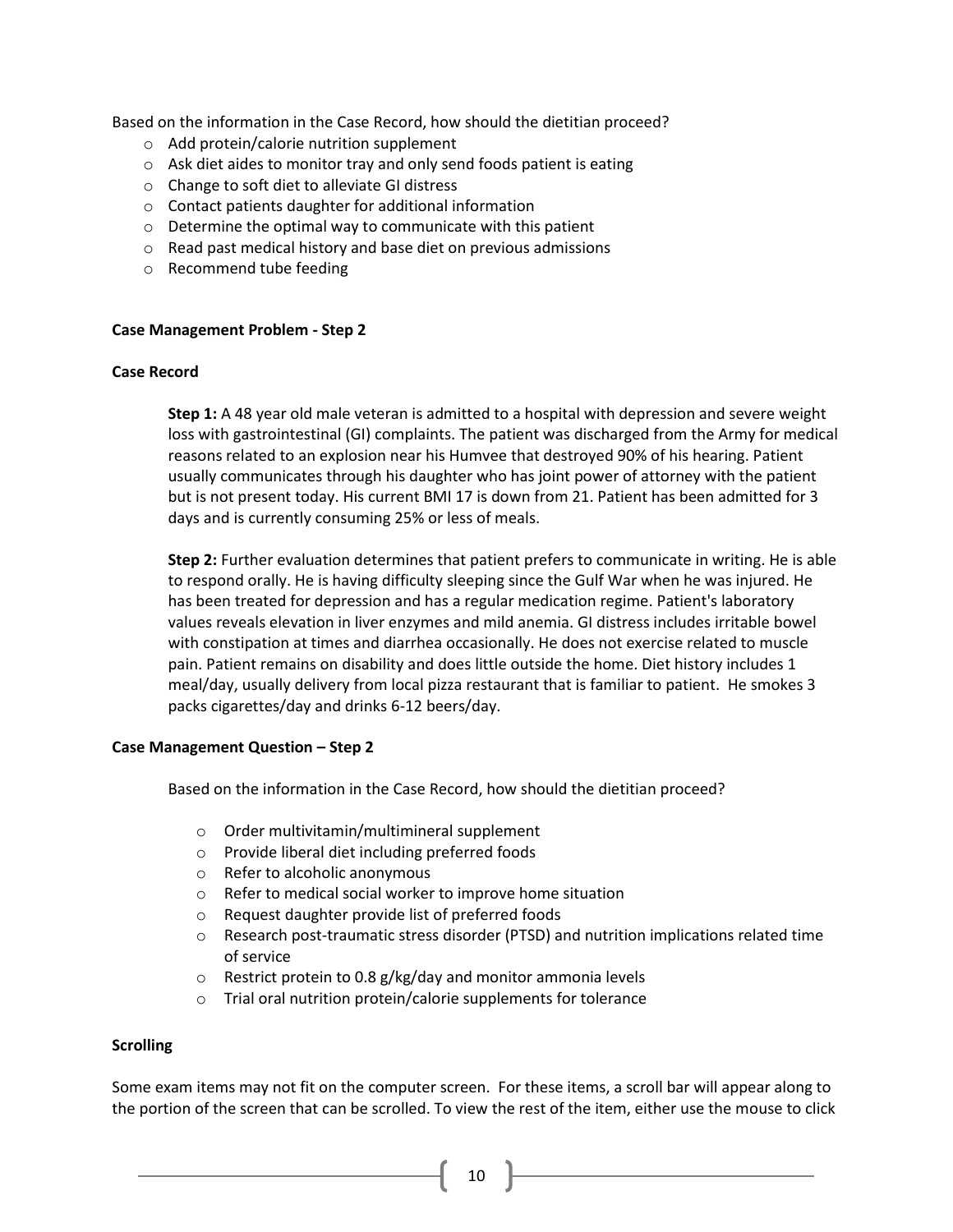and drag the scroll bar, or click on the arrows on either end of the scroll bar.

#### **Time Remaining Alert**

A pop-up box will alert candidates when there are 10 minutes remaining to complete a section. When candidates have 5 minutes remaining in a section, the time remaining will automatically appear even if a candidate has minimized it previously.

#### **FOLLOWING THE EXAMINATION**

After completing the examination, candidates are asked to complete a short evaluation of their examination experience. Candidates are then instructed to report to the examination proctor to receive their examination completion report; this is not a score report. Score reports will be mailed to candidates approximately 8 weeks following the *last date* of the examination window. Scores are reported in written form only. Scores are not reported over the telephone, by electronic mail, or by facsimile.

In order to protect the security and integrity of the Advanced Practitioner Certification in Clinical Nutrition Examination, CDR does not release to candidates the examination questions or the correct and/or incorrect answers.

#### **PASS/FAIL SCORE DETERMINATION**

The methodology used to set the minimum passing score is known as the Angoff method. This method is based on data gathered during the Passing Point Study involving a panel of experts in the field. In this process, each expert evaluates each item on the examination to assess the clarity and difficulty of the item. The ratings of these experts is then combined to determine how many correct responses are necessary to demonstrate the knowledge and skill required to pass each exam part. A candidate's ability to pass the examination depends solely on the knowledge and skill that candidate displays, not on the performance of other candidates.

In order to become certified, candidates must achieve at least the minimum acceptable score on each part of the examination. The examination parts are not compensatory. That is, a higher than required level of performance on one part will not make up for a lower than accepted level of performance on the other part. Candidates who fail the examination and decide to retest will be required to take both parts of the test again regardless of their performance on any one part.

## **QUALITY CONTROL/SCORING**

Before the final scores are released to the candidate, each examination undergoes a series of quality control checks. A thorough item analysis is completed and a statistical review of the performance of the examination is conducted. CDR, The Caviart Group, Pearson VUE and subject matter experts (SME's) review this examination data along with candidate comments. Adjustments are made as needed to ensure that the scoring of all test questions is appropriate.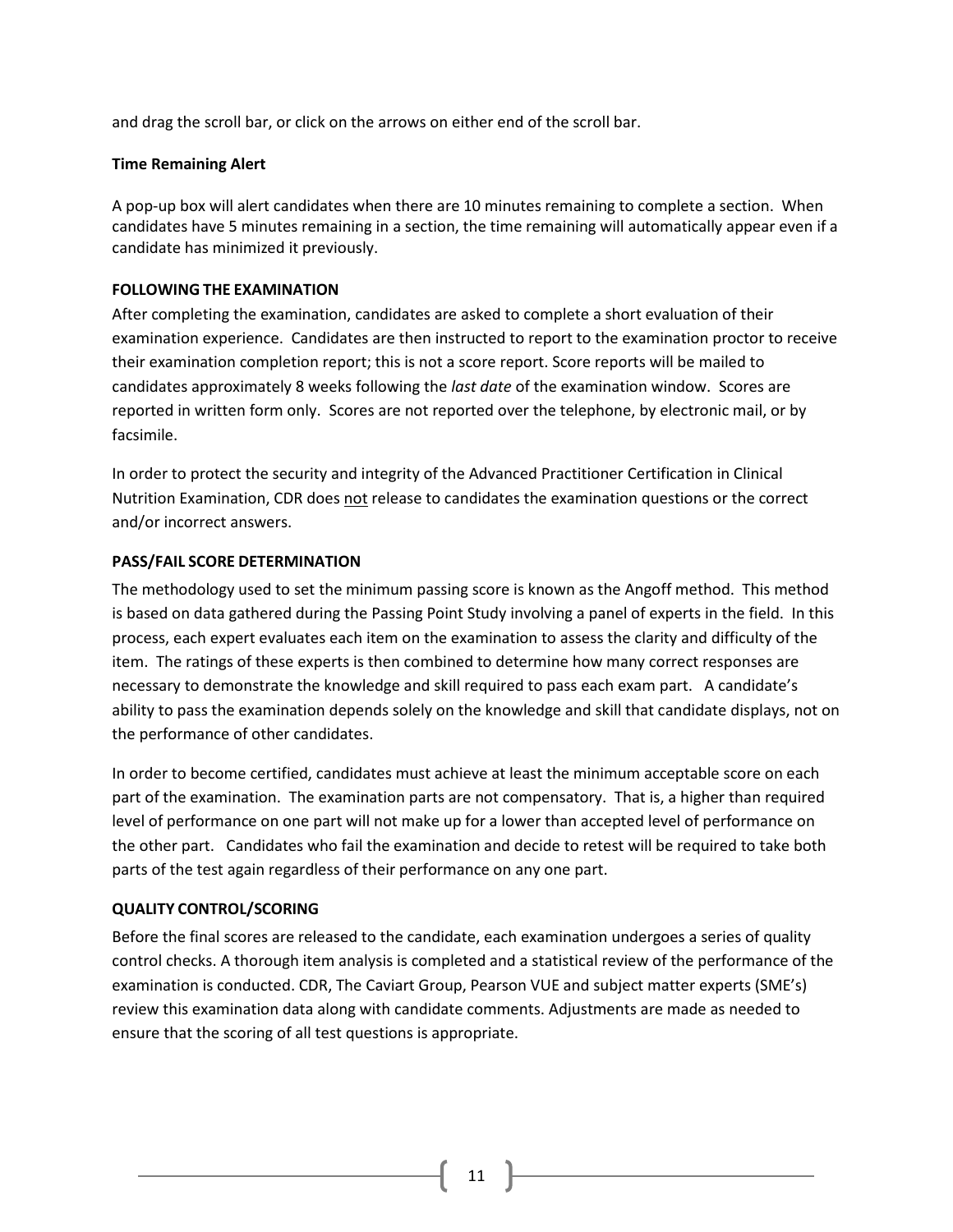## **SCORES CANCELLED BY THE CLIENT OR TESTING VENDORS**

CDR, The Caviart Group and Pearson VUE are responsible for the validity and integrity of the scores they report. On occasion, occurrences, such as computer malfunction or misconduct by a candidate, may cause a score to be suspect. CDR reserves the right to void or withhold examination results if, upon investigation, violation of its regulations is discovered.

## **PASSING THE EXAMINATION**

All candidates who pass the examination will receive a wall certificate, identification card and orientation materials approximately six to eight weeks after they receive their score report.

## **RE-ESTABLISHING ELIGIBILITY**

A candidate who fails the examination will be required to submit a new application, application fee and examination fee for the next examination window. Previous applications cannot be used.

# **DUPLICATE SCORE REPORT**

Candidates may request additional copies of their results. Requests must be submitted to CDR, in writing. The request must include the candidate's name, registration number, mailing address, telephone number, date of examination and examination taken. Duplicate score reports will be mailed within approximately two weeks after receipt of the request. Note that duplicate score reports will be a photo copy.

# **APPEALS PROCESS**

An individual may appeal decisions regarding Commission policy/procedures (certification eligibility, certification maintenance, and recertification) by filing a written appeal. The following exam-specific appeals will not be accepted:

- the receipt of a failing score on a CDR examination,
- the examination or other measurement tool or individual test items, or
- test content validity.

Appeals must be sent to CDR (cdrappeals@eatright.org) within 30 calendar days after notification of an adverse decision and will be considered by the CDR Appeals Panel at its next scheduled meeting. A \$20.00 Appeal Review Fee will be required with every appeal submitted. Appeals submitted without the \$20.00 fee, will not be considered by the CDR Appeals Panel. A comprehensive copy of the appeals procedures can be found on the CDR website: [https://www.cdrnet.org/appeals.](https://www.cdrnet.org/appeals)

# **CERTIFICATION MAINTANANCE**

At the end of the five-year certification period, certified advanced practitioners who wish to recertify must be a current Registered Dietitian with CDR and:

1. Successfully complete an eligibility application – including the required minimum number of clinical nutrition hours (800 clinical nutrition practice hours within the past two years)

 $\begin{bmatrix} 12 \end{bmatrix}$ 

2. Submit an application fee and examination fee